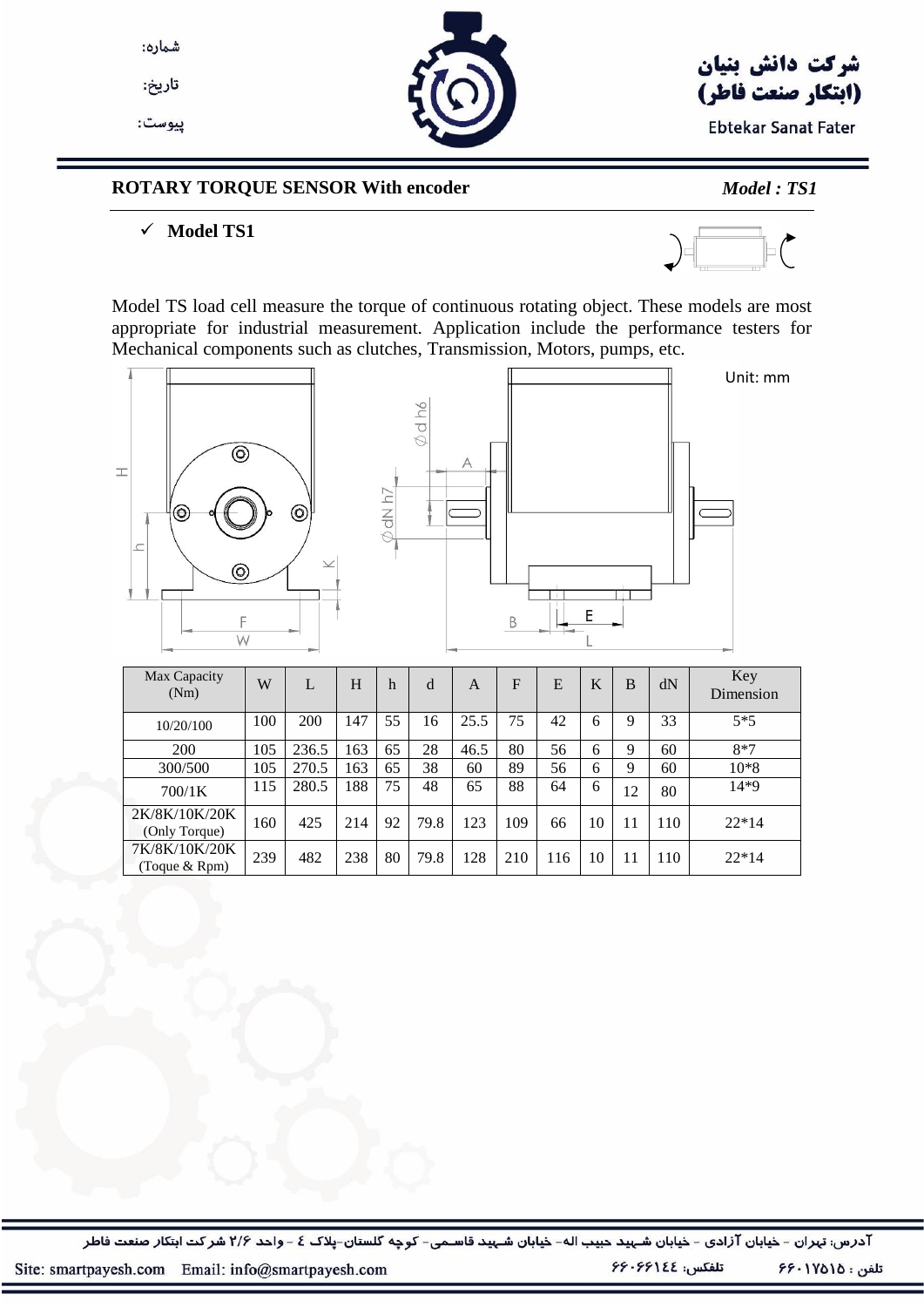شماره:

تاريخ:

پيوست:

## شركت دانش بنيان (ابتكار صنعت فاطر)

**Ebtekar Sanat Fater** 

| <b>Specification</b>                                                             | <b>Value</b>                   |  |  |  |
|----------------------------------------------------------------------------------|--------------------------------|--|--|--|
| Input voltage                                                                    | 12/24 VDC                      |  |  |  |
| <b>Operational Temperature</b>                                                   | $-10^{\circ} \sim 60^{\circ}C$ |  |  |  |
| Resolution                                                                       | 16 bit (Real)                  |  |  |  |
| Sample rate                                                                      | 100 Hz                         |  |  |  |
| Nonlinearity                                                                     | 0.1% Full scale                |  |  |  |
| Hysteresis                                                                       | 0.43%                          |  |  |  |
| <b>Max Rotational Speed</b>                                                      | 6000 Rpm                       |  |  |  |
| Safe Overload                                                                    | 150 % Full scale               |  |  |  |
| Material                                                                         | <b>Steel</b>                   |  |  |  |
| <b>IP</b> Rating                                                                 | IP $45$                        |  |  |  |
| Speed pulse per revolution                                                       | Optional (default = $4$ )      |  |  |  |
| All current output is isolated; isolation for Voltage and RS485/422 is optional. |                                |  |  |  |

# Ordering Code: TS1-20-6000-A-A





آدرس: تہران - خیابان آزادی - خیابان شـہید حبیب اله- خیابان شـہید قاسـمی- کوچه گلستان-پلاک ٤ - واحد ٢/۶ شركت ابتكار صنعت فاطر

تلفن : ١٧٥١٥٠-۶۶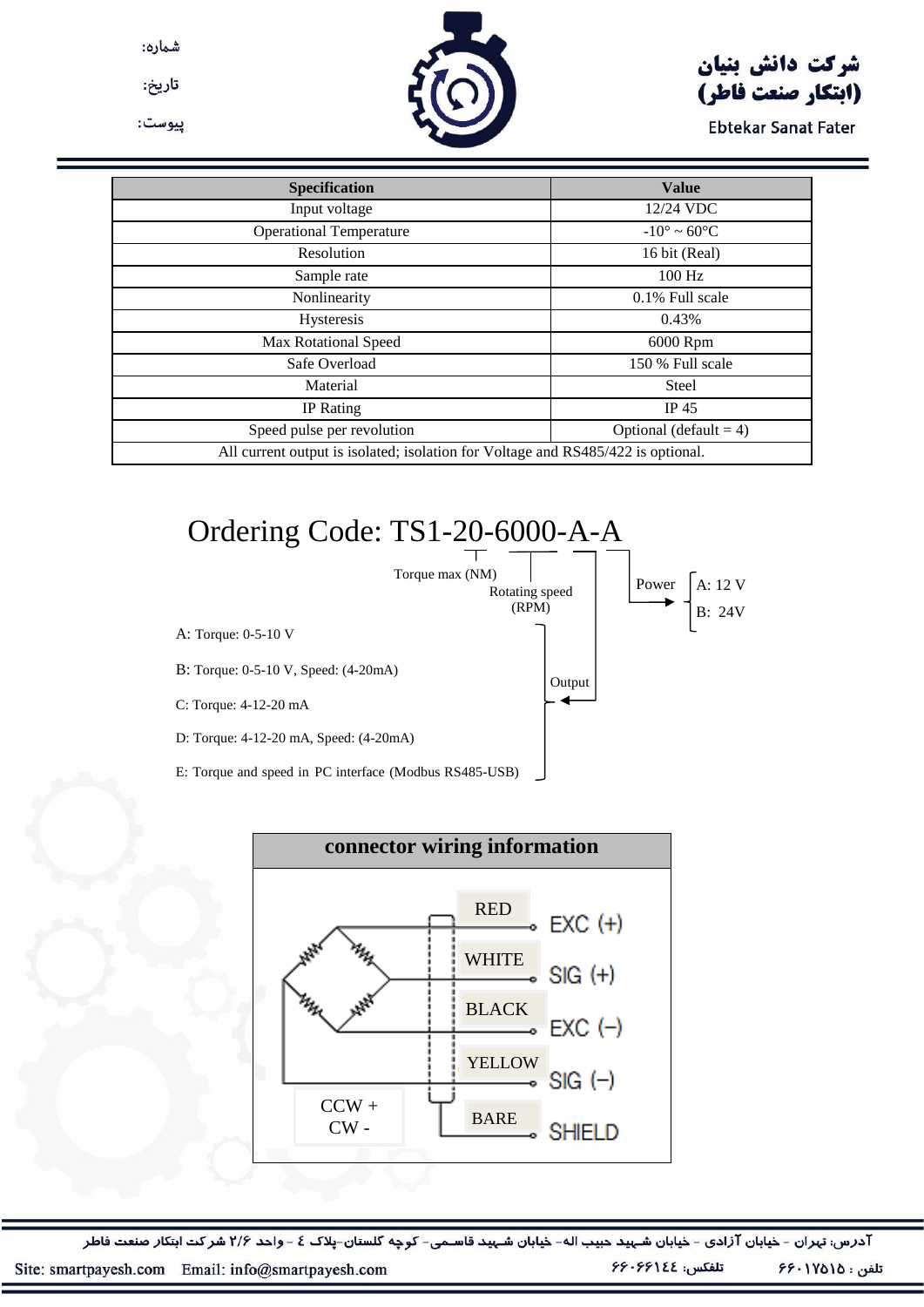شماره:

تاريخ:

پيوست:



## شركت دانش بنيان (ابتكار صنعت فاطر)

**Ebtekar Sanat Fater** 

### **Wiring**



آدرس: تہران - خیابان آزادی - خیابان شـہید حبیب اله- خیابان شـہید قاسـمی- کوچه گلستان-پلاک ٤ - واحد ٢/۶ شركت ابتكار صنعت فاطر